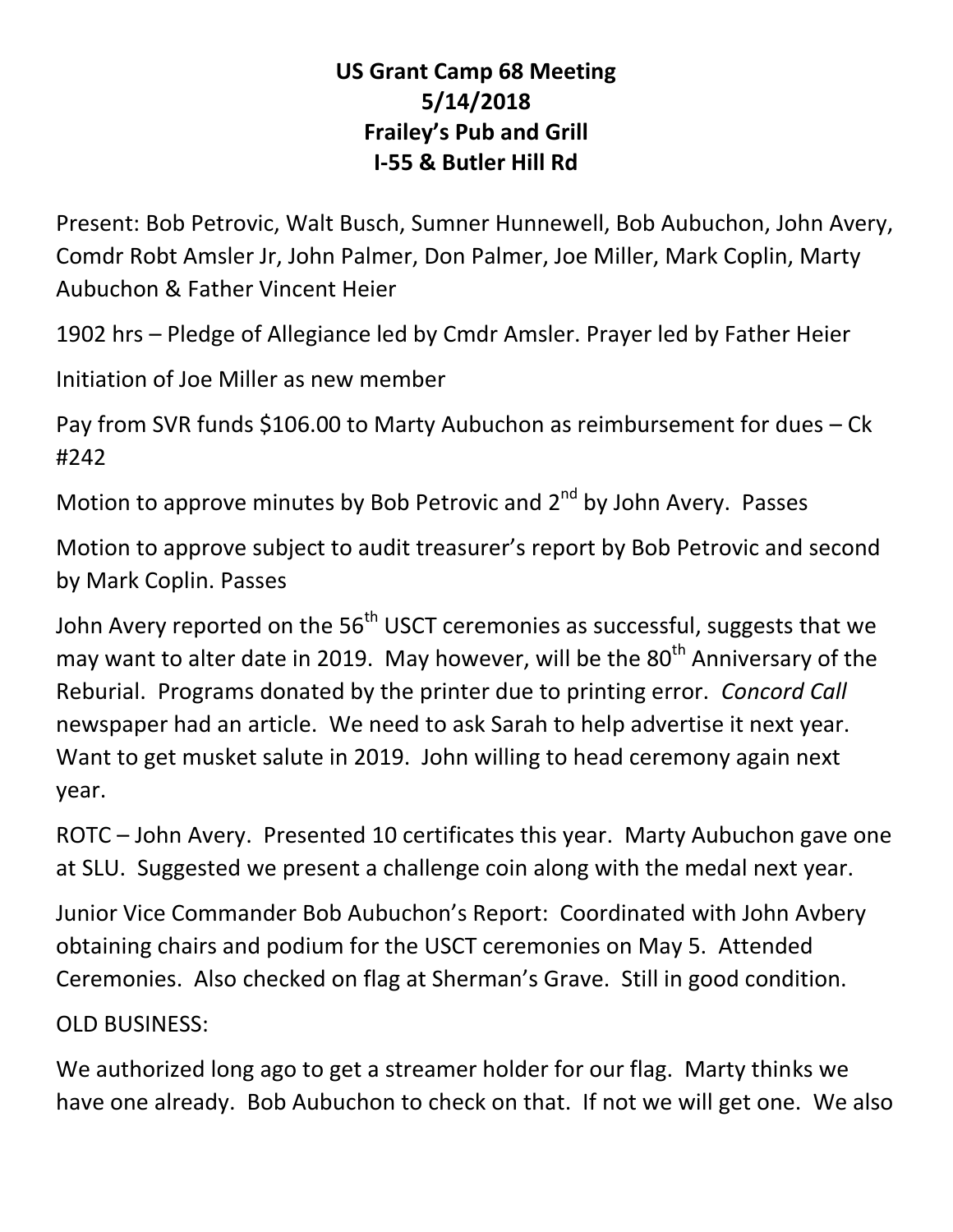need a new flag with no fringe. Cmdr Amsler said he would get it before Memorial Day. Flags 4x6 polyester about \$35 and Cotton about \$65.

# NEW BUSINESS:

– Memorial Day May 28 discussed. John Avery who is operating a GAR reenacting group will have some GAR present. Greg Zelinske of Hecker camp will have infantry for musket salute. Steve Allen will have Cannon present. Walt will make at least 100 handouts to give out to people sitting at the Intervets ceremony. Walt will also send out e-mail to groups and news about ceremonies.

Department Encampment – Walt makes motion that all members of the camp are to be alternates for the department encampment. Mark Coplin seconds. Passes. Walt will have credentials cards at encampment for those showing up.

Sherman Camp funds and they way they were distributed (to another camp) was discussed. Since apparently approved by the CinC, we simply think that in the future all camp funds must be turned into the department and then redistributed.

Walt mentions Soldiers' Memorial downtown will be opening November 1. He also mentioned that they were going to eliminate the L-GAR plaque until he raised heck.

John Avery and a GAR contingent will be at the Nov 11 Veterans' Day march. He will have a 48 star GAR flag. He also mentioned that Mike Pierce has a meeting trying to get UCV/GAR Reenacting group formed.

Wreaths – Bob Petrovic has 2 wreaths for our use left at Lincoln Ceremony.

Sumner Hunnewell mentioned that there is a new hereditary society of Ante-Bellum Missouri Settlers.

Sumner mentioned he can speak on Heritage Societies if needed as he belongs to just about every one.

Discussed possibility of changing weekday we hold the meeting. Decided that at least for now we will remain having meeting on 2<sup>nd</sup> Monday of the month.

A plaque to be placed in Fraileys advertising us and thanking them for the meeting room will cost about \$20 and will be finished soon.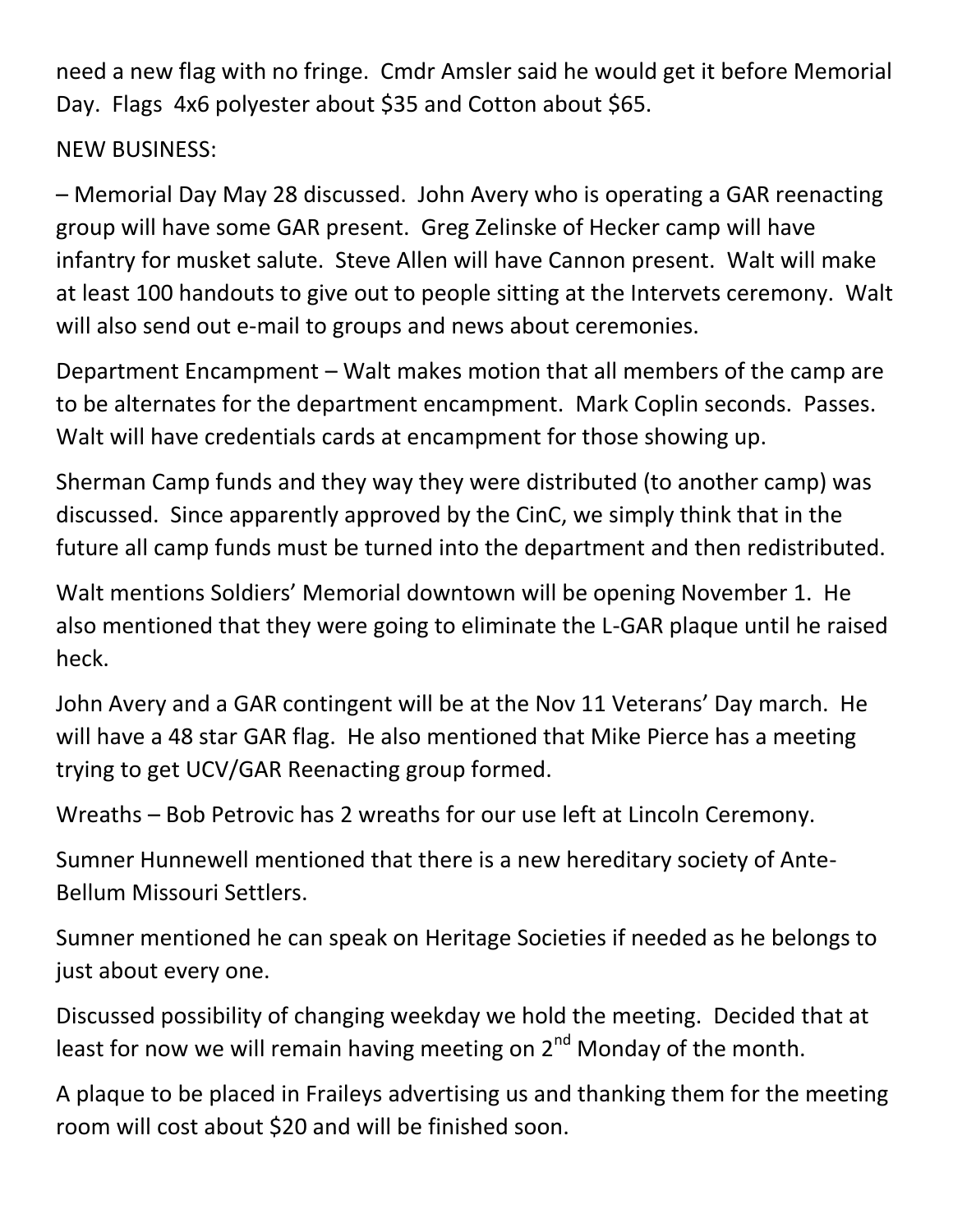Walt brought up the proposed 501-C-3 by-law changes and that we really need to do the changes. He was directed to make the necessary changes and submit to the commander.

# TRIVIA

- 1. "Cobb's Legion" was raised in which state? A. Georgia B. South Carolina C. No Carolina D. Virginia
- 2. Which Union regiment at one point contained two future presidents?
- 3. T or F A total of 6 infantry regiments from the state of Maryland fought for the Confederacy.
- 4. What US Navy shop became the first ship in history to be sunk by an electronically detonated mine?
- 5. Who was the "Old Hero of Gettysburg" who fought for the Union in the battle despite being over 70 years old?
- 6. To whom did Grant assign the task of delivering his first message to Robt E Lee, suggesting the surrender of the Army of Northern Virginia after the fall of Richmond?
- 7. How many stars did a Confederate colonel wear on his collar? A. Zero B. 4 C. 2 D. 3
- 8. What was the "Bastille of the Confederacy?"
- 9. Who took command of the  $1<sup>st</sup>$  Corps of the Army of Northern Virginia on May 7, 1864 after the wounding of General James Longstreet?
	- a. Richard Anderson b. Jubal Early c. John B. Gordon d. John Kershaw
- 10. Who passed away first, Robert E Lee or his famous horse, Traveller?

Fun Fact – On the day he was assassinated, Lincoln pardoned a deserter from the Union Army with a note saying, "I think the boy can do us more good above ground than underground."

2016 – Father Heier closes with Prayer